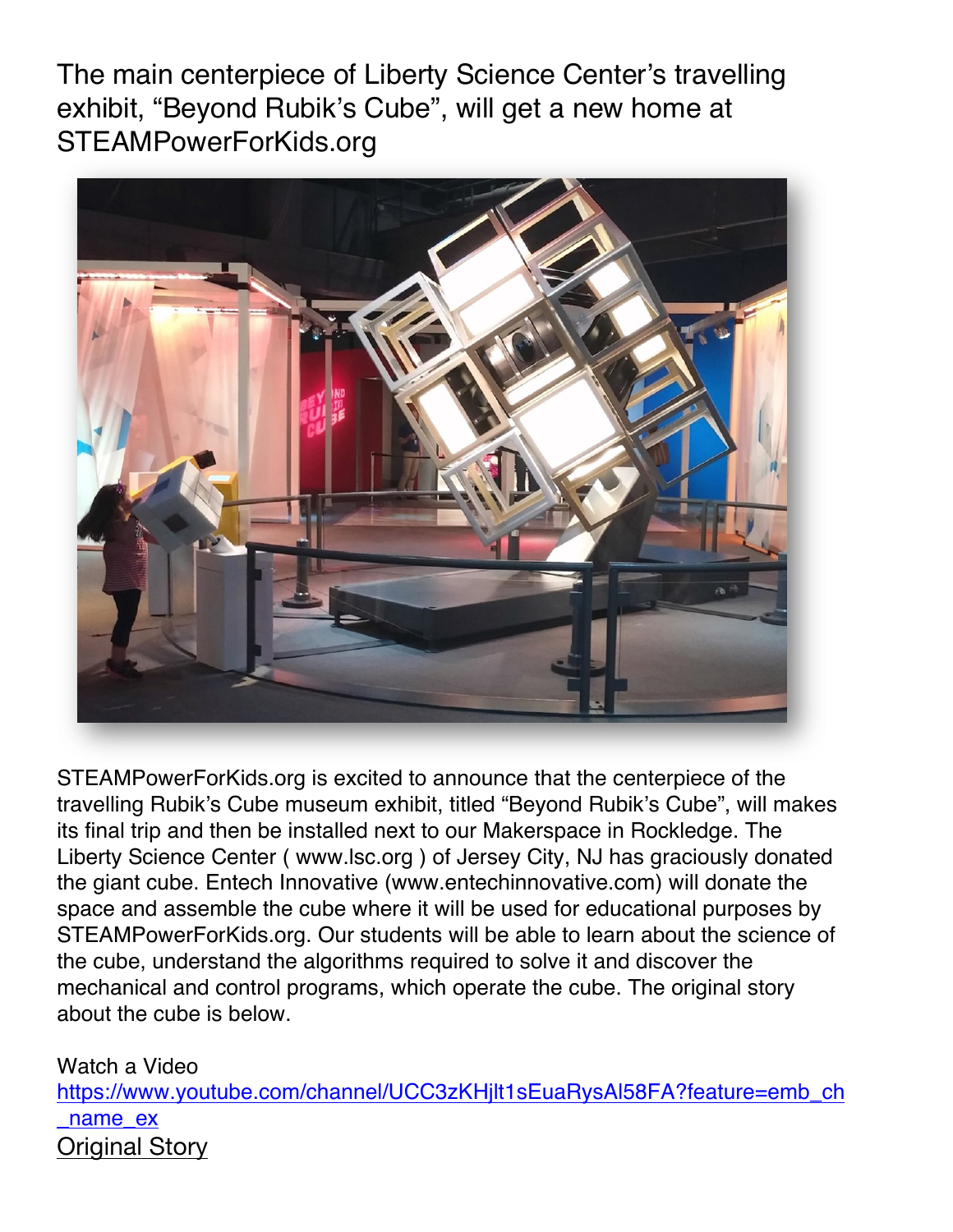Rubik's Cube is a 3D combination puzzle invented in 1974 by Hungarian sculptor and professor of architecture Ernő Rubik. This invention caused widespread interest in the world owing to its unique characteristics and became listed as one of the 100 most influential inventions during the 20th century. Additionally, it is widely considered to be the world's best-selling toy.

Liberty Science Center in New Jersey commissioned the 11.5-foot-tall Giant Working Cube (GWC) as an iconic educational interactive in their "Beyond Rubik's Cube" traveling exhibit featuring the science of Rubik's Cube, they wanted visitors to see how the internal mechanism of a Rubik's Cube functioned on a large scale. The science center chose Entech Innovative Engineering to design, engineer, fabricate, program controls, test and install the cube while also making it able to disassemble sufficiently to tour and be able to fit through standard exhibit doors.

By operating a one-foot-square working "control" cube, guests are able to move the corresponding face of the Giant Working Cube. This project required several mechanical, automation and electrical engineers to complete the custom original engineering and design that Entech Innovative performed.

 Fun fact – the inventor of the cube himself, Professor Rubik (pictured right), was reported to have expressed doubt that a large-scale model, such as was being attempted, was even possible to build! But as usual, Entech Innovative's proven skill, experience and prowess delivered the crown jewel of the exhibition.



*Entech Innovative President John Marhoeffer with Ernő Rubik*

The execution of the GWC was challenging from a technical aspect in many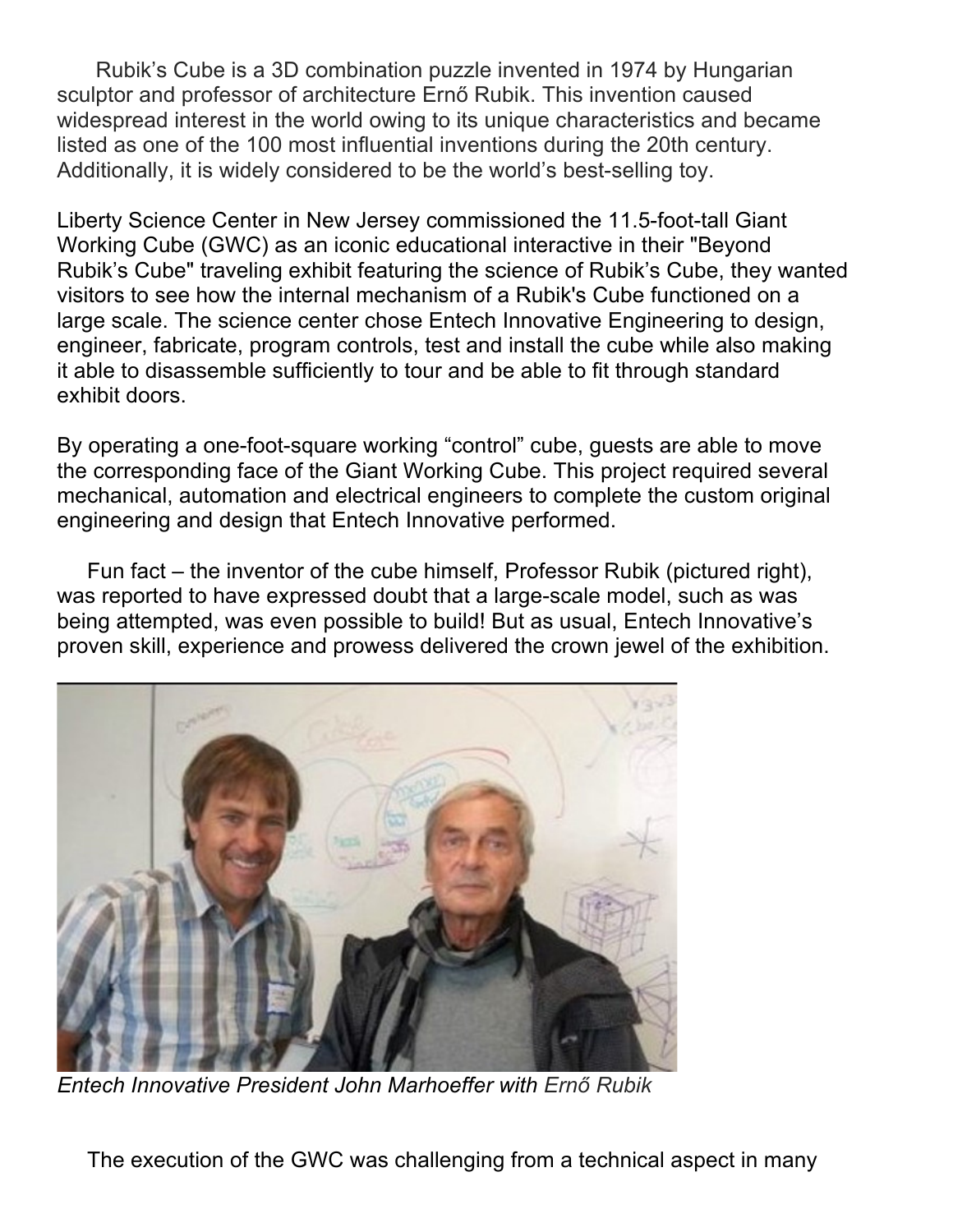respects.

The Rubik's Cube design is unique inasmuch it is comprised of

- · (8) Corner Elements
- · (12) Edge Elements
- · (6) Center Elements

 Of these, only the six center elements are fully connected to the internal mechanism. All of the remaining 20 elements are constrained in block simply by the interlocked nature of the geometry for the construction of each. In this way, all of the elements are essentially "locked in" and capable of being pushed around but not able to be removed from the surface. Removing a single element, either intentionally as was part of the GWC design or with a screwdriver on a small Rubik's cube, will permit all but the six center elements to become loose from each other.

 One of the characteristics of this design was the fact that each element was required to be a bearing surface for each other element. This required bearing surfaces to be like-on-like which in standard bearing design is bad practice.

 There is no way around it for building a Rubik's Cube. In the small toy, this isn't an issue for two as the loads are low and consequences of difficulties are trivial. However, in the large scale this is not accurate and one of the early decisions was which surface to run on itself.

 After testing and optimization, the decision came down to UHMW or Delrin (acetal homopolymer). Eventually UHMW was chosen for the larger cube while Delrin was utilized for the smaller control cube and both of these materials have performed well over time as predicted.

 In the toy, the object is manipulated manually from the "outside in." In other words, one holds the toy and rotates the faces from the outside and the center mechanism is driven, not driving. Such was not the case in the GWC which required just the opposite - that the center mechanism drive the elements.

 Furthermore in manipulating the toy, if the faces "don't line up" properly, a bit more manipulation with the control cube will see that they do. In the GWC, positioning in real time properly was critical. Inasmuch as this machine had not been built before, there was no metric for how close "close" should be or would need to be. Accordingly, decisions regarding machining and positioning tolerances were made from analytical models which were testable only after a significant commitment to fabrication.

Some decisions were made very conservatively against the potential difficulty